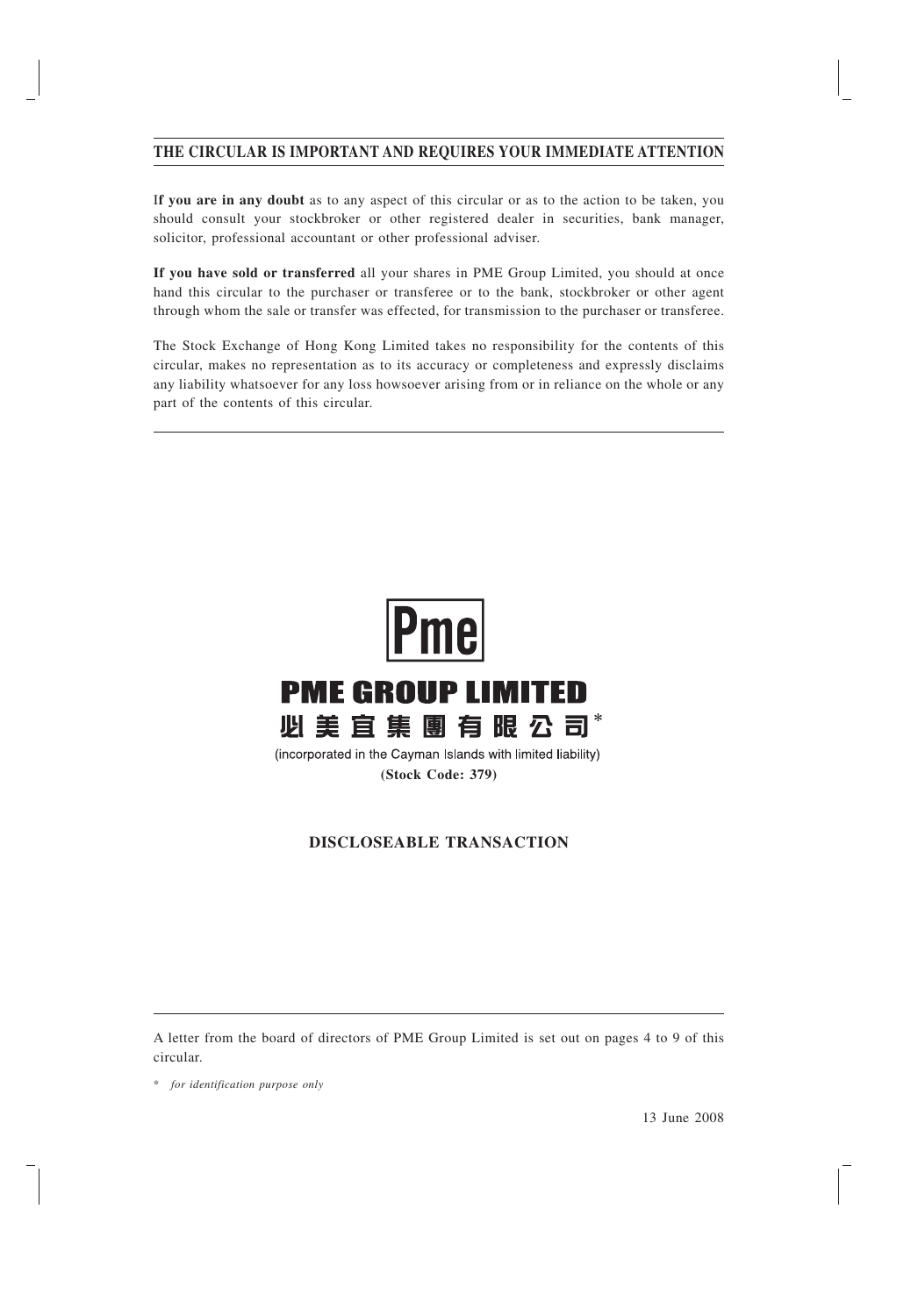# **CONTENTS**

# *Page*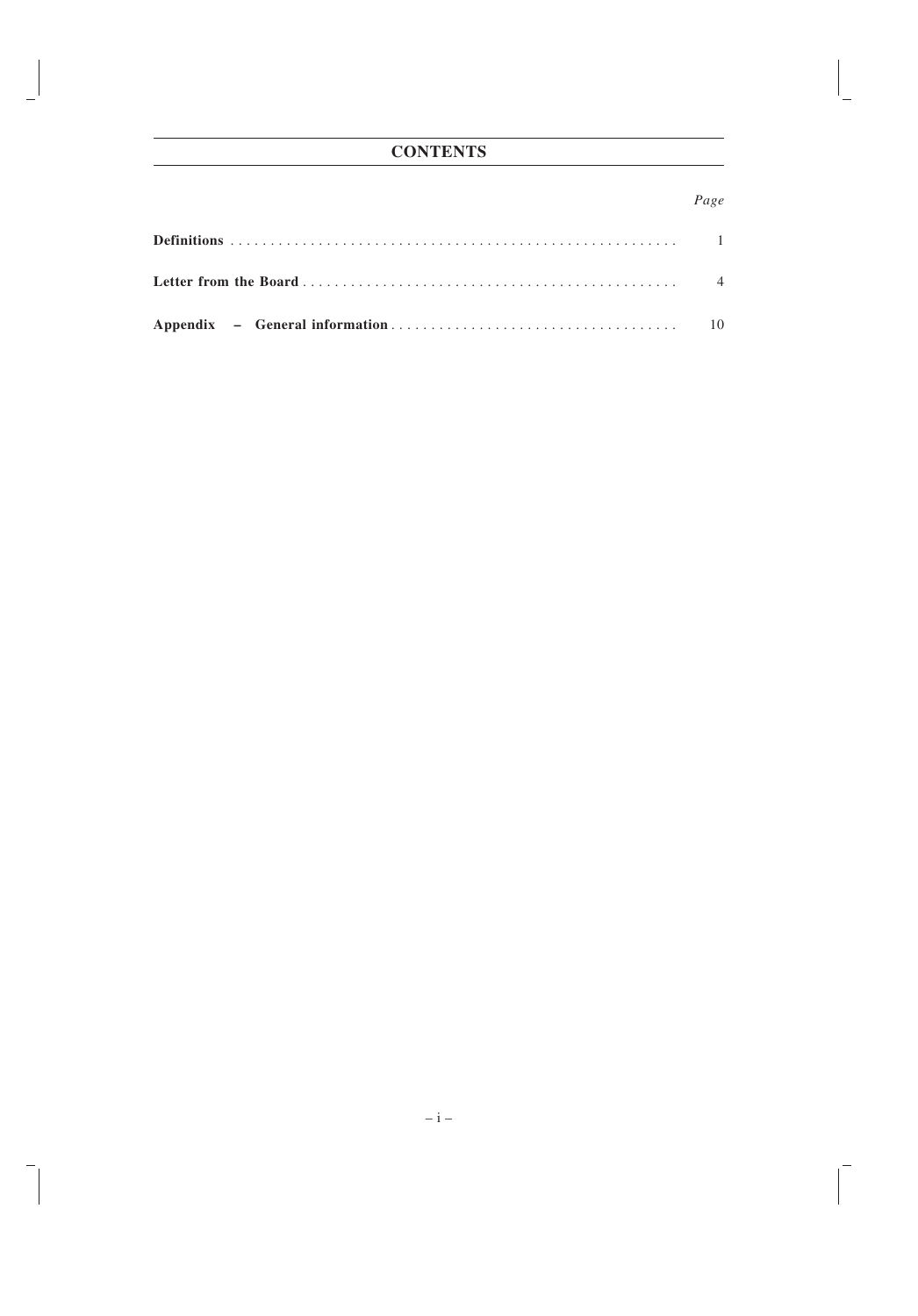# **DEFINITIONS**

*In this circular, unless the context requires otherwise, the following expressions shall have the following meanings when used herein:*

| "Acquisition"             | the acquisition by the Purchaser of the Sale Shares<br>subject to and upon the terms and conditions of the Share<br>Sale and Purchase Agreement                                       |
|---------------------------|---------------------------------------------------------------------------------------------------------------------------------------------------------------------------------------|
| "associates"              | has the meaning ascribed to this term under the Listing<br>Rules                                                                                                                      |
| " $BMI$ "                 | B M Intelligence International Limited, a company<br>incorporated in the Cayman Islands and the issued BMI<br>Shares of which are listed on GEM                                       |
| "BMI Share(s)"            | ordinary share(s) of HK\$0.01 each in the share capital of<br>BMI                                                                                                                     |
| "Board"                   | the board of Directors from time to time                                                                                                                                              |
| "Company"                 | PME Group Limited, a company incorporated in the<br>Cayman Islands with limited liability and the issued<br>Shares of which are listed on the main board of the Stock<br>Exchange     |
| "Completion"              | completion of the sale and purchase of the Sale Shares in<br>accordance with the Share Sale and Purchase Agreement                                                                    |
| "Consideration"           | the aggregate consideration of HK\$99,948,800 for the<br>Acquisition                                                                                                                  |
| "Directors"               | directors of the Company                                                                                                                                                              |
| "GEM"                     | the Growth Enterprise Market of the Stock Exchange                                                                                                                                    |
| "Group"                   | the Company and its subsidiaries                                                                                                                                                      |
| "Hong Kong"               | the Hong Kong Special Administrative Region of the<br><b>PRC</b>                                                                                                                      |
| "Independent Third Party" | the counterparty and its ultimate beneficial owners being<br>third parties independent of the Company and connected<br>persons (as defined under the Listing Rules) of the<br>Company |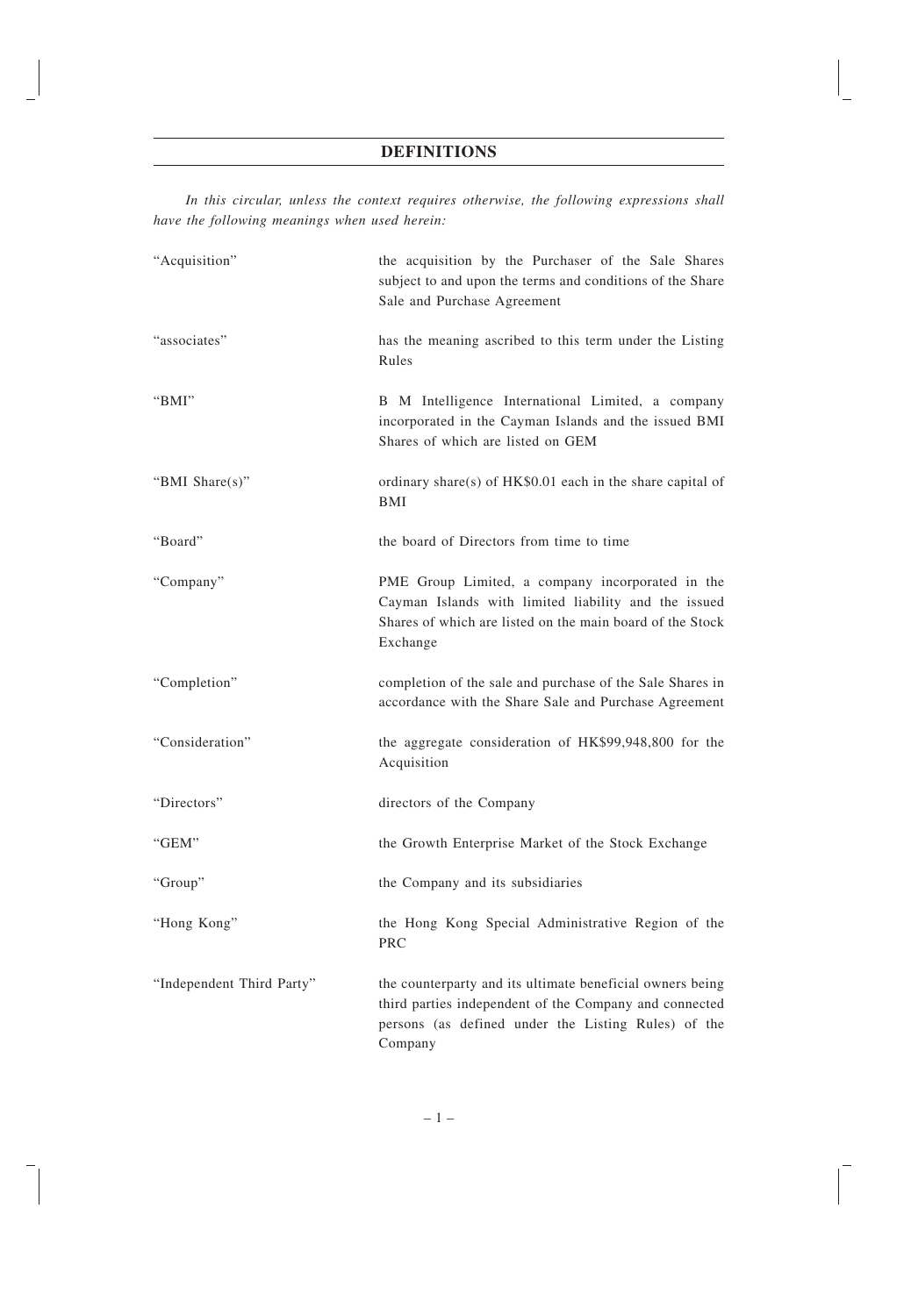# **DEFINITIONS**

| "Latest Practicable Date"               | 11 June 2008, being the latest practicable date prior to the<br>printing of this circular for ascertaining certain<br>information contained herein                                                                                                                            |  |  |
|-----------------------------------------|-------------------------------------------------------------------------------------------------------------------------------------------------------------------------------------------------------------------------------------------------------------------------------|--|--|
| "Listing Rules"                         | the Rules Governing the Listing of Securities on the<br><b>Stock Exchange</b>                                                                                                                                                                                                 |  |  |
| "Mr. Lo"                                | Mr. Lo Wah Wai, the legal and beneficial owner of the<br>entire issued share capital of each of the Vendors                                                                                                                                                                   |  |  |
| "PRC"                                   | the People's Republic of China                                                                                                                                                                                                                                                |  |  |
| "Purchaser"                             | One Express Group Limited, being the purchaser named<br>in the Share Sale and Purchase Agreement, a company<br>incorporated in the British Virgin Islands and a wholly<br>owned subsidiary of the Company                                                                     |  |  |
| "Sale Shares"                           | 515,200,000<br>issued<br>BMI<br>Shares,<br>representing<br>approximately 27.10% of the entire issued share capital<br>of BMI, which are fully paid up or credited as fully paid<br>and are beneficially owned by the Vendors                                                  |  |  |
| "SFC"                                   | Securities and Futures Commission                                                                                                                                                                                                                                             |  |  |
| "SFO"                                   | the Securities and Futures Ordinance, Chapter 571 of the<br>laws of Hong Kong                                                                                                                                                                                                 |  |  |
| "Share $(s)$ "                          | ordinary share(s) of HK\$0.01 each in the share capital of<br>the Company                                                                                                                                                                                                     |  |  |
| "Shareholder(s)"                        | $holder(s)$ of $Share(s)$                                                                                                                                                                                                                                                     |  |  |
| "Share Sale and Purchase"<br>Agreement" | the Share Sale and Purchase Agreement dated 21 May<br>2008 and entered into between the Vendors, the Purchaser<br>and the Company for the sale and purchase of the Sale<br><b>Shares</b>                                                                                      |  |  |
| "Stock Exchange"                        | The Stock Exchange of Hong Kong Limited                                                                                                                                                                                                                                       |  |  |
| "Vendors"                               | Mangreat Assets Corporation, Williamsburg<br>Invest<br>Limited and Homelink Venture Corporation, companies<br>incorporated in the British Virgin Islands with limited<br>liability and the entire issued share capital of which is<br>wholly and beneficially owned by Mr. Lo |  |  |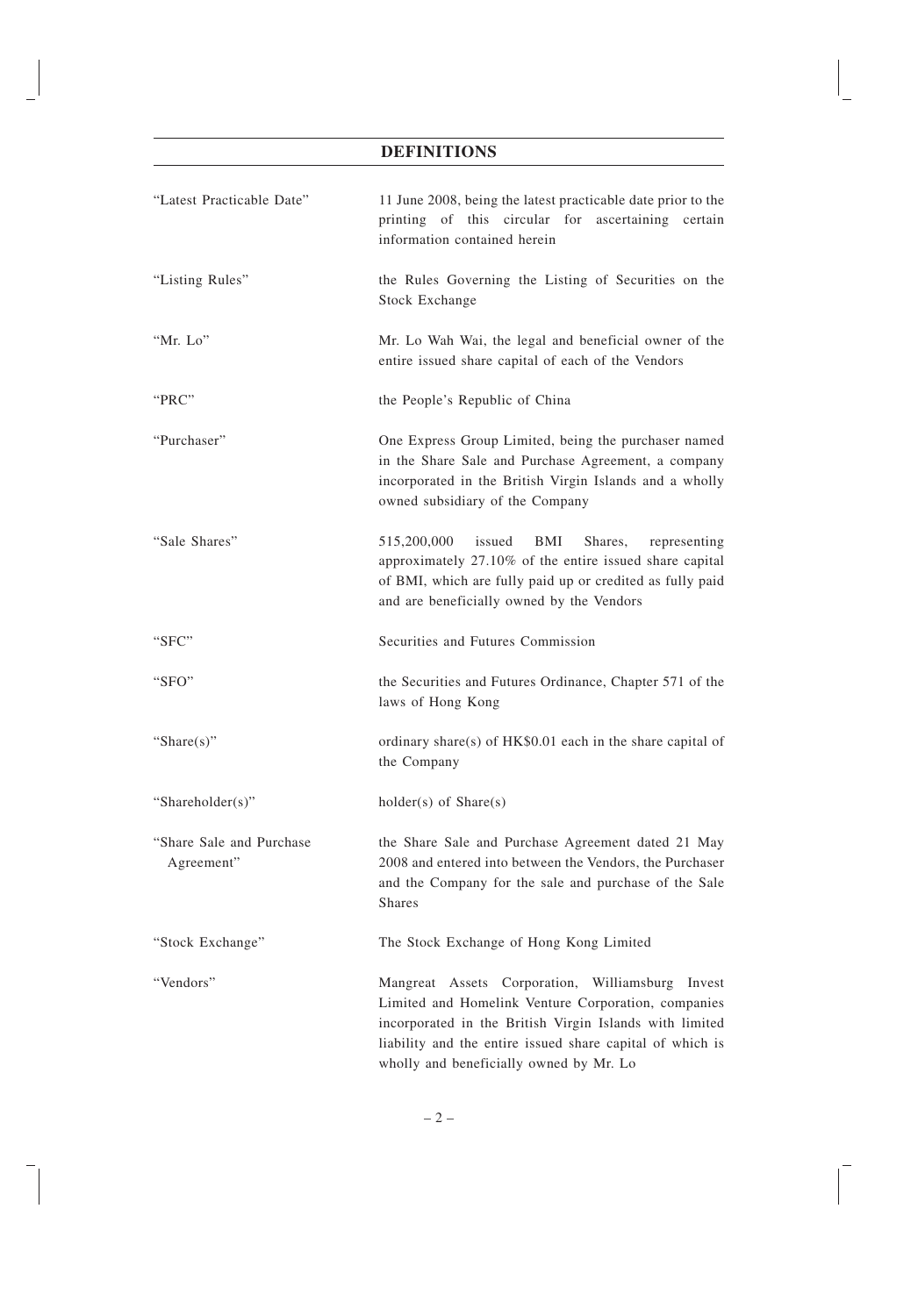# **DEFINITIONS**

"HK\$" Hong Kong dollars, the lawful currency for the time being of Hong Kong

"%" per cent.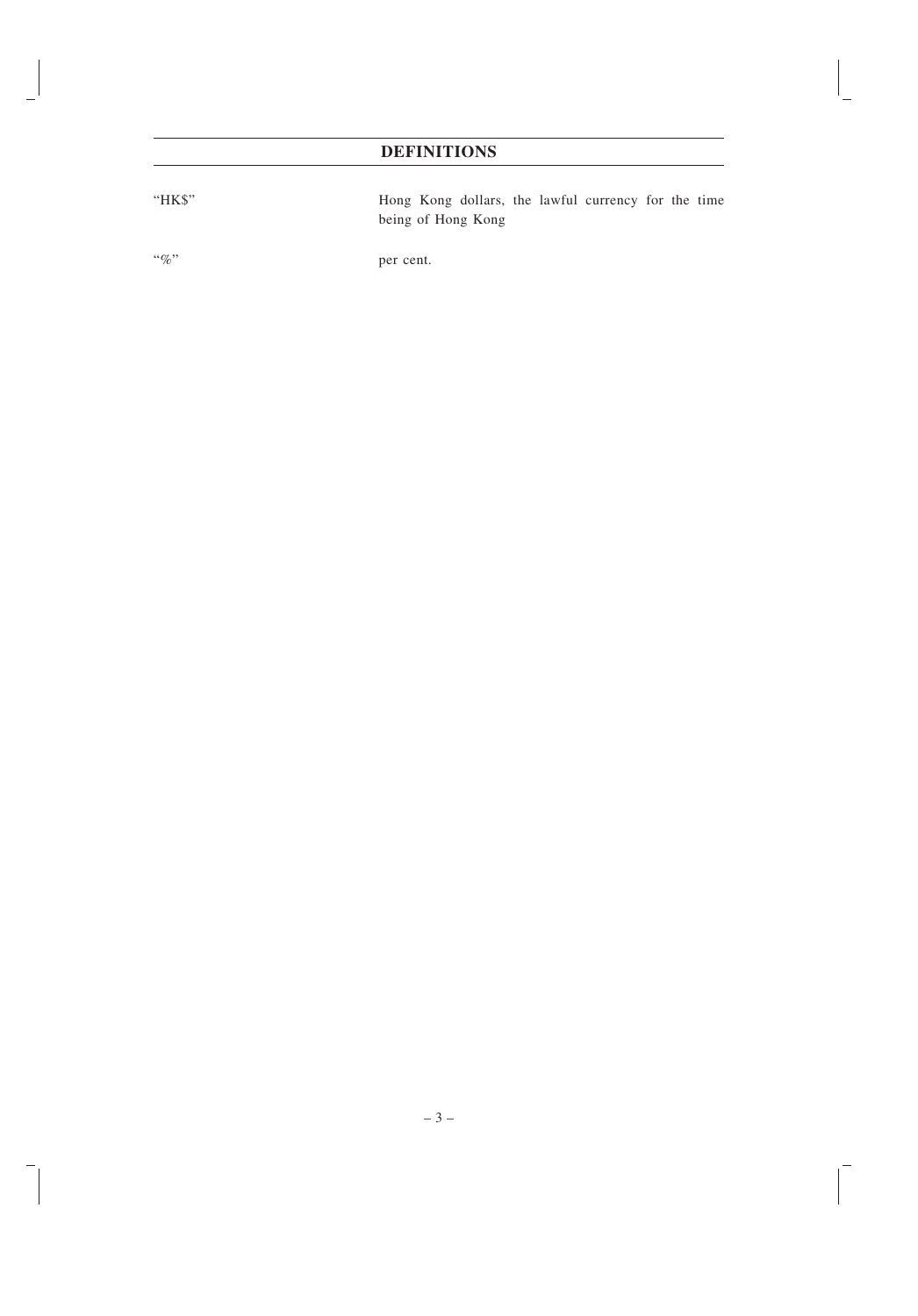# **Pme PME GROUP LIMITED 必美宜集團有眼公司** \*

(incorporated in the Cayman Islands with limited liability) **(Stock Code: 379)**

*Executive Directors:* Mr. Cheng Kwok Woo Mr. Cheng Kwong Cheong Ms. Yeung Sau Han Agnes Ms. Chan Shui Sheung Ivy

Mr. Tin Ka Pak

*Independent non-executive Directors:* Mr. Leung Yuen Wing Mr. Soong Kok Meng Mr. Chow Fu Kit Edward

*Registered office:* Cricket Square Hutchins Drive P.O. Box 2681 Grand Cayman KY1-1111 Cayman Islands

*Head office and principal place of business:* 5th Floor, Unison Industrial Centre Nos. 27-31 Au Pui Wan Street Fo Tan, Shatin Hong Kong

13 June 2008

*To the Shareholders*

Dear Sir or Madam,

# **DISCLOSEABLE TRANSACTION**

# **INTRODUCTION**

Reference is made to the announcement of the Company dated 27 May 2008 in which the Board announced that on 21 May 2008 after trading hours, the Vendors, the Purchaser and the Company have entered into a Share Sale and Purchase Agreement in relation to acquisition of 515,200,000 ordinary shares of BMI, a company listed on the GEM of the Stock Exchange at Consideration of HK\$99,948,800, representing approximately 27.10% of the issued capital of BMI.

The Acquisition constitutes a discloseable transaction on the part of the Company under Chapter 14 of the Listing Rules.

<sup>\*</sup> *for identification purpose only*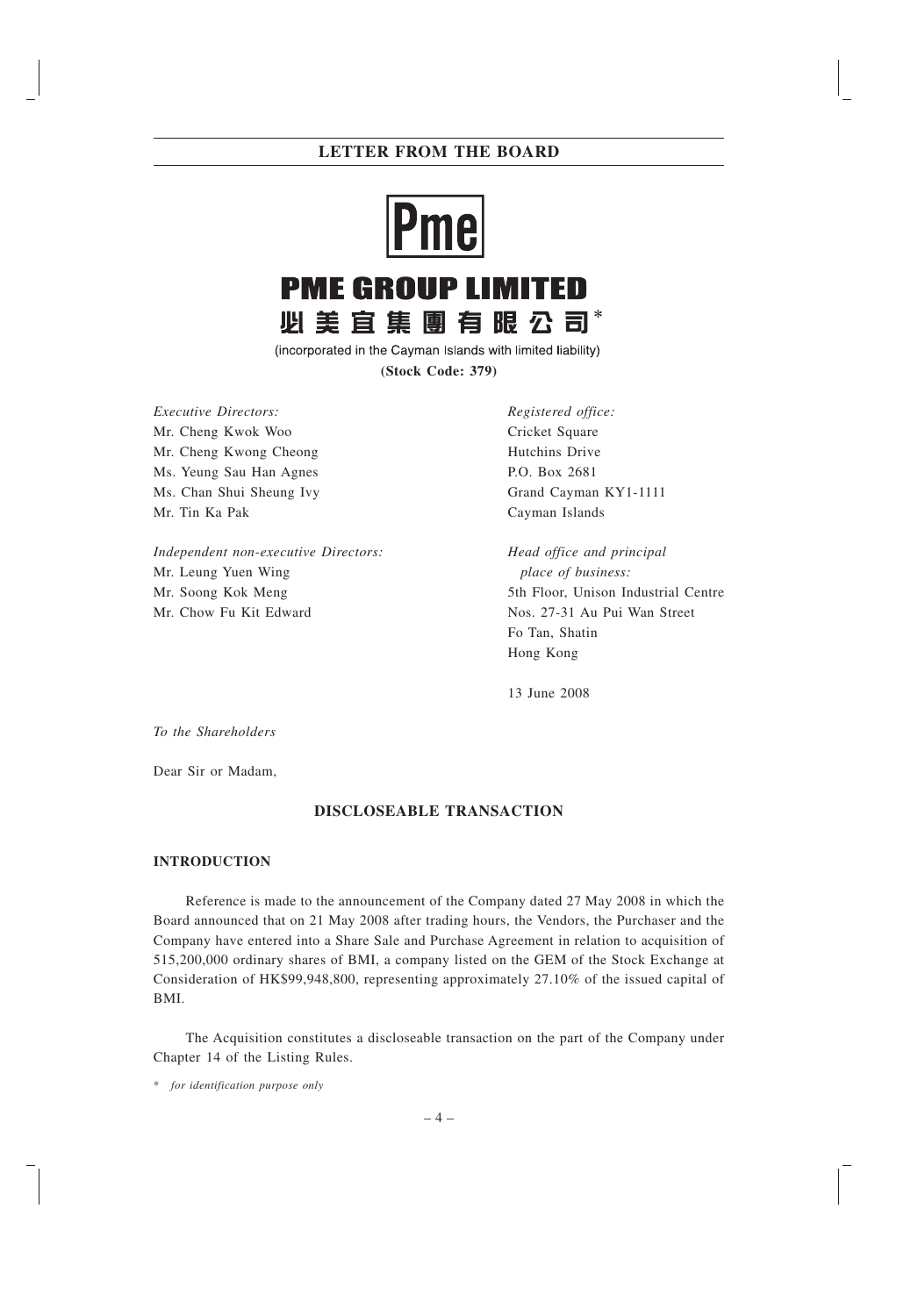The purpose of this circular is to provide you with further details regarding the Acquisition.

#### **SHARE SALE AND PURCHASE AGREEMENT**

**Date:** 21 May 2008

**Parties:** (1) the Vendors;

- (2) the Purchaser; and
- (3) the Company as the guarantor.

The Vendors are incorporated in the British Virgin Islands with limited liability and are principally engaged in investment holdings. The entire issued share capital of each of the Vendors are wholly and beneficially owned by Mr. Lo.

To the best of the Directors' knowledge, information and belief having made all reasonable enquiries, each of the Vendors and Mr. Lo is an Independent Third Party.

The Purchaser, a wholly owned subsidiary of the Company, is incorporated in the British Virgin Islands and is principally engaged in investment holdings. The Company has agreed to guarantee the performance by the Purchaser of its obligations in the Share Sale and Purchase Agreement.

#### **Asset to be acquired**

Pursuant to the Share Sale and Purchase Agreement, the Purchaser has agreed to acquire the Sale Shares comprising an aggregate of 515,200,000 BMI Shares of HK\$0.01 each in the share capital of BMI, representing about 27.10% of the entire issued share capital of BMI as at the date of entering into of the Share Sale and Purchase Agreement and the entire shareholding interest held by the Vendors in BMI.

BMI is incorporated in the Cayman Islands with limited liability and the issued BMI Shares (including the Sale Shares) are listed on GEM.

Under the Share Sale and Purchase Agreement, the Purchaser is not subject to any restriction on further sale of the Sale Shares.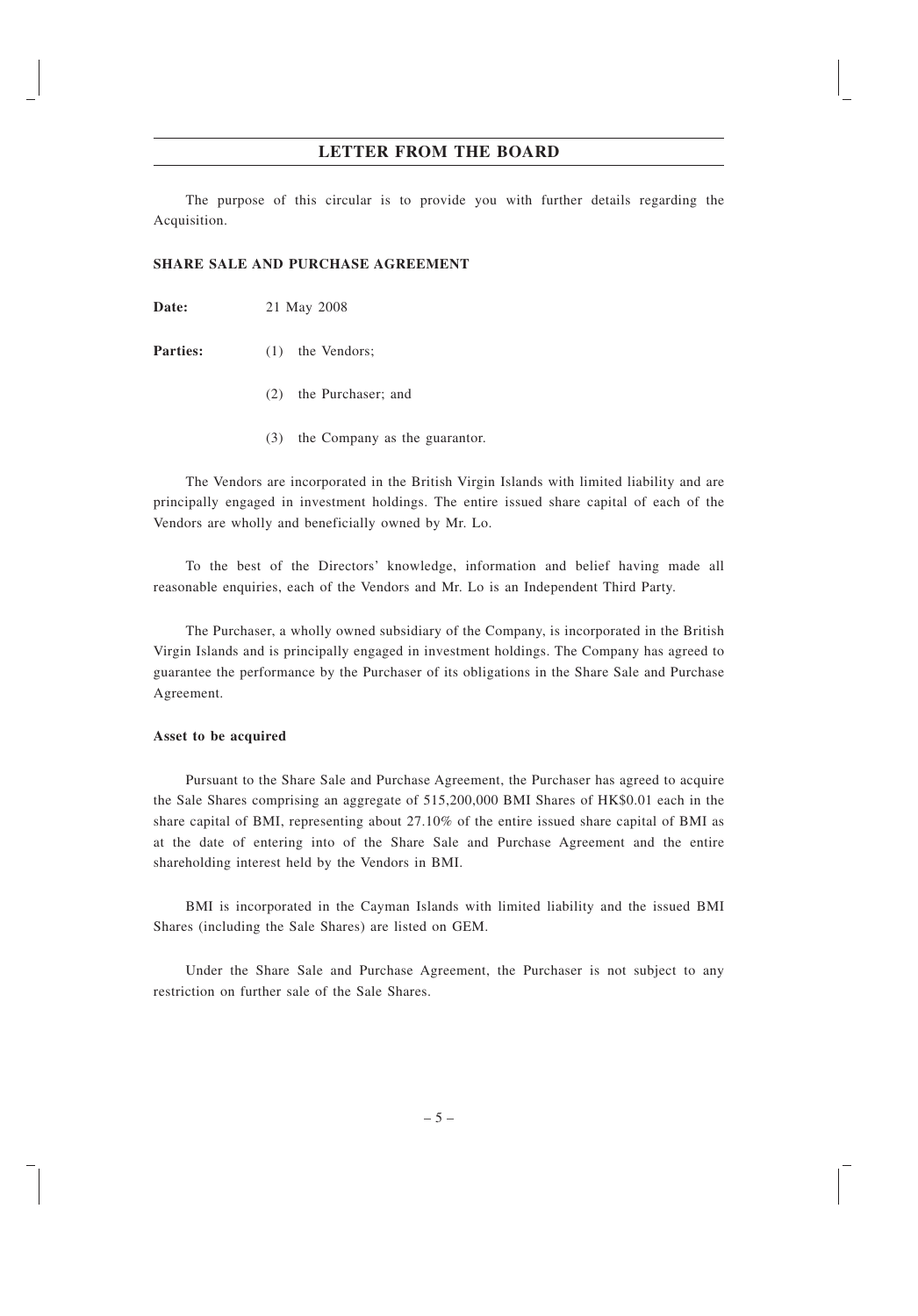#### **Consideration**

The Consideration for the Acquisition is HK\$99,948,800, which shall be satisfied by the Purchaser in cash in the following manner:

- (a) a deposit and part payment of the Consideration in the sum of HK\$5,000,000 was paid upon signing of the Share Sale and Purchase Agreement;
- (b) part payment of the Consideration in the sum of HK\$65 million shall be payable on or before 28 November 2008; and
- (c) the balance of the Consideration in the sum of HK\$29,948,800 shall be payable on or before 31 August 2009.

The Consideration was arrived at after arm's length negotiation between the Purchaser and the Vendors. Based on the trading prices below, the Directors (including the independent non-executive Directors) consider that the Consideration is fair and reasonable and in the interests of the Shareholders as a whole. The Consideration will be financed by internal resources of the Group.

#### **The Sale Shares**

The consideration payable for each Sale Share is equivalent to approximately HK\$0.194 per Sale Share, representing:

- (a) a discount of approximately 25.38% to the closing price of HK\$0.26 per BMI Share as quoted on the Stock Exchange on 21 May 2008, being the last trading day of the Shares immediately before the entering into of the Share Sale and Purchase Agreement;
- (b) a discount of approximately 24.51% to the average of the closing prices of HK\$0.257 per BMI Share as quoted on the Stock Exchange for the last five consecutive trading days up to and including 21 May 2008, being the last trading day of the Shares immediately before the entering into of the Share Sale and Purchase Agreement; and
- (c) a discount of approximately 37.42% to the closing price of HK\$0.31 per BMI Share as quoted on the Stock Exchange at the Latest Practicable Date.

Based on the closing price of HK\$0.26 per BMI Share as quoted on the Stock Exchange on 21 May 2008, being the last trading day of the BMI Shares immediately before the entering into of the Share Sale and Purchase Agreement, the market capitalisation of the Sale Shares amounts to approximately HK\$133,952,000.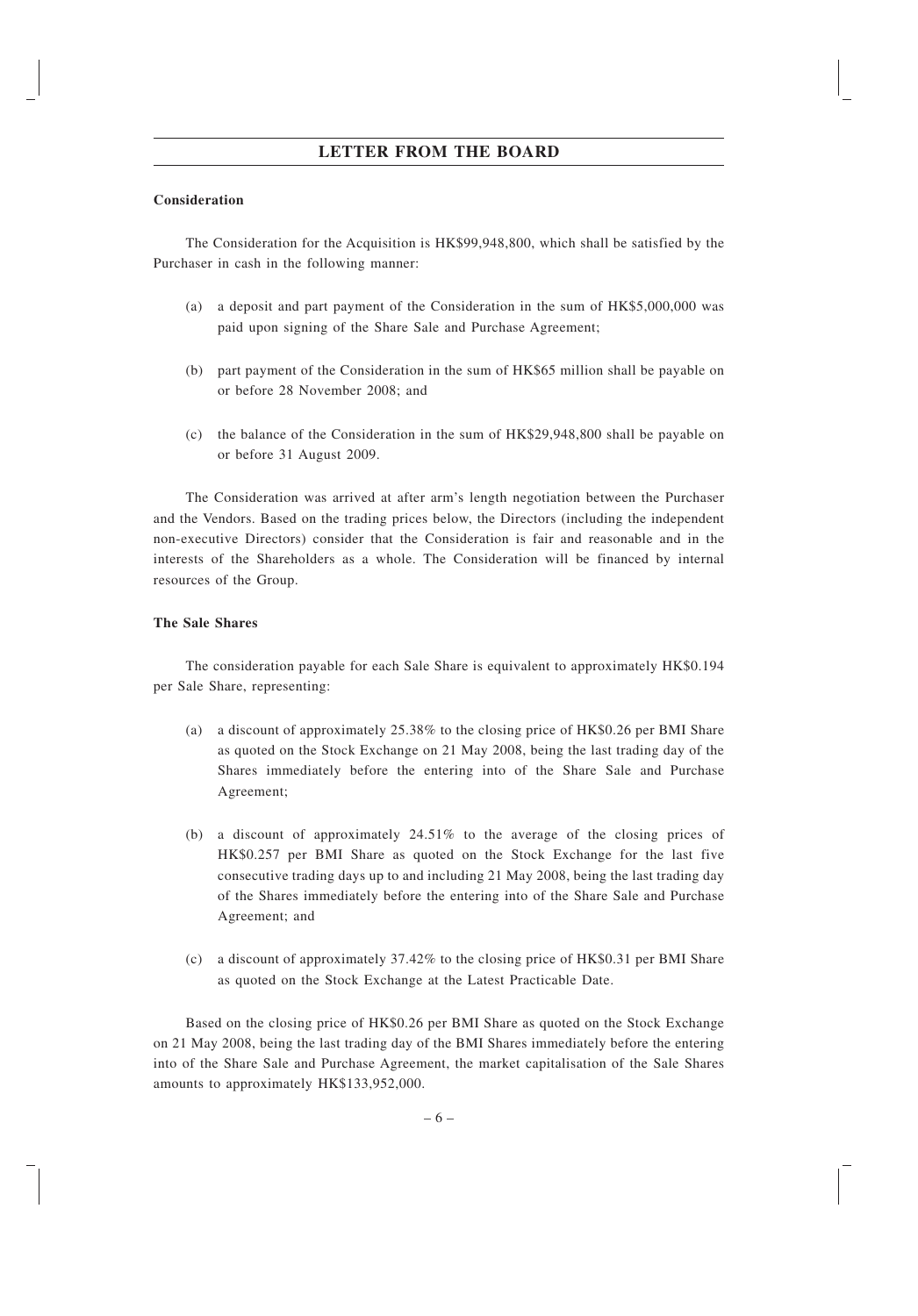The Sale Shares represent approximately 27.10% of the existing issued share capital of BMI and the entire shareholding interest held by the Vendors in BMI. Immediately following Completion, the Company will become the largest substantial shareholder of BMI based on the existing issued share capital of BMI.

#### **Conditions**

Completion of the Share Sale and Purchase Agreement is conditional upon the satisfaction of the following:

- (a) where required, the compliance of all applicable announcements, circular, shareholders' approval and any other requirements under the Listing Rules or otherwise of the Stock Exchange and the SFC by the Vendors or the Purchaser in relation to the sale and purchase of the Sale Shares under this Agreement and any present and future transactions contemplated under this Agreement; and
- (b) all consents or approval of any relevant governmental or regulatory authorities (including but not limited to the Stock Exchange and the SFC) or other relevant third parties in Hong Kong, Cayman Islands or elsewhere which are required or appropriate for the entry in to and the implementation of this Agreement having been obtained, including all filings with any relevant governmental authorities or other relevant third parties in Hong Kong, Cayman Islands or elsewhere which are required or appropriate for the entering into and the implementation of this Agreement having been made.

If any of the conditions set out in (a) and (b) are not satisfied on or before completion date, through no fault of the Vendors or the Purchaser or due to the fault of the Vendors, the Purchaser shall have no obligations to purchase the Sale Shares and unless the parties agree to an extension of the completion date all liabilities of the parties in this Agreement shall cease whereupon all deposits and part payment (as the case may be) paid hereunder shall be returned to the Purchaser. Save for the aforesaid and save in respect of prior breaches of this Agreement, no party shall have any claim against the others. The above conditions have not yet been satisfied as at the Latest Practicable Date.

#### **Completion**

Subject to the satisfaction of the conditions mentioned above, Completion is expected to take place on or before 30 June 2008 or on such later date as the Vendors and the Purchaser may agree at the Purchaser's office or such other place as the parties may agree.

Upon Completion, the Company will be interested in approximately 27.10% of the issued share capital of BMI. There will be no implication under the Hong Kong Code on Takeovers and Mergers for the Acquisition. One of the Company's executive directors is currently an executive director of BMI. Subject to the approval of the board of directors and the shareholders of BMI, the Company may nominate additional director to the board of directors of BMI upon Completion.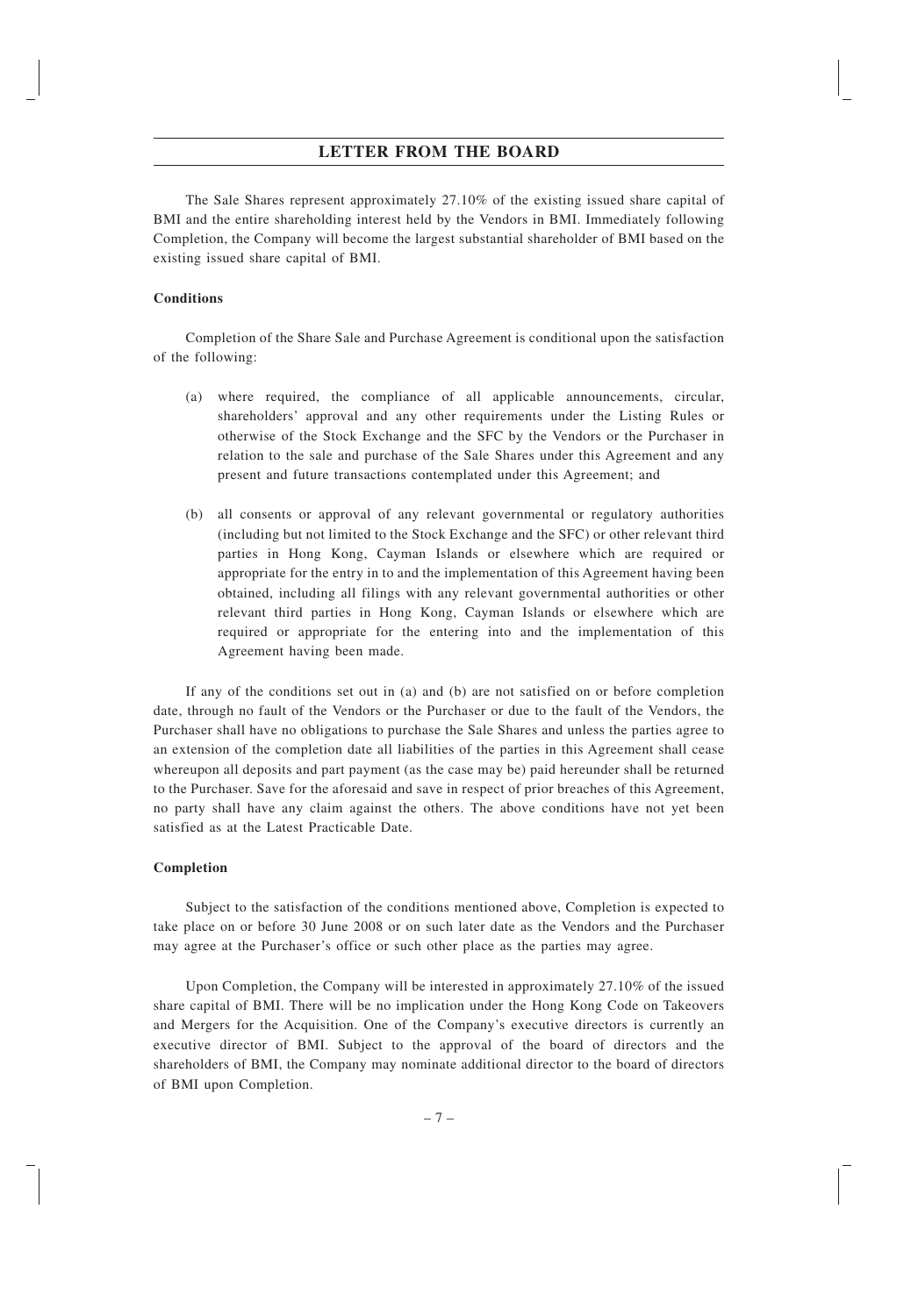#### **INFORMATION ON BMI**

BMI is a company incorporated in the Cayman Islands with limited liability which together with its subsidiaries is principally engaged in the provision of business, accounting and corporate development advisory services, company secretarial services, translation services, assets valuation services and funds and wealth management services. BMI is a company listed on GEM of the Stock Exchange.

Reference is also made to the circular and the announcement of BMI dated 13 July 2007 and 25 February 2008 respectively, in which BMI announced that it is planning to invest in the internet café business in the PRC and has entered into a letter of intent to invest in the business of research and development of medical engineering, biological engineering and tissue engineering in a company in the PRC. As disclosed in the 2007 third quarterly report of BMI, it was disclosed that in view of the potential downside risks due to the looming of sub-prime lending problem in the United States, BMI foresaw that the demand for their professional services would have the risk to slow down. They would keep on searching for new investment opportunities to widen the revenue sources.

As disclosed in the audited consolidated financial statements of BMI prepared in accordance with the Hong Kong Financial Reporting Standards, the turnover, loss before taxation and net loss after taxation for the financial year ended 30 April 2007 were approximately HK\$64,952,000, HK\$860,000 and HK\$374,000 respectively. As disclosed in the audited consolidated financial statements of BMI, the turnover, profit before taxation and net profit after taxation for the year ended 30 April 2006 were approximately HK\$42,427,000, HK\$1,777,000 and HK\$1,777,000 respectively.

The audited consolidated total assets and net assets of BMI as at 30 April 2007 were approximately HK\$51,313,000 and HK\$36,996,000 respectively. The unaudited consolidated total assets and net assets of BMI as at 31 October 2007 were approximately HK\$60,184,000 and HK\$39,031,000 respectively.

#### **REASONS FOR THE ACQUISITION**

The Group is principally engaged in manufacturing and trading of polishing materials and equipments.

Reference is also made to the circular and the announcement of BMI dated 13 July 2007 and 25 February 2008 respectively, in which BMI announced that it is planning to invest in the internet café business in the PRC and has entered into a letter of intent to invest in the business of research and development of medical engineering, biological engineering and tissue engineering in a company in the PRC.

As the Group is actively looking for investment projects with potential capital appreciation, the Directors believe that the diversification to new businesses areas in the internet cafe´ business and research and development of medical engineering, biological engineering and tissue engineering in the PRC developed by BMI other than those currently engaged by the Group would bring positive impact to the result of the Group.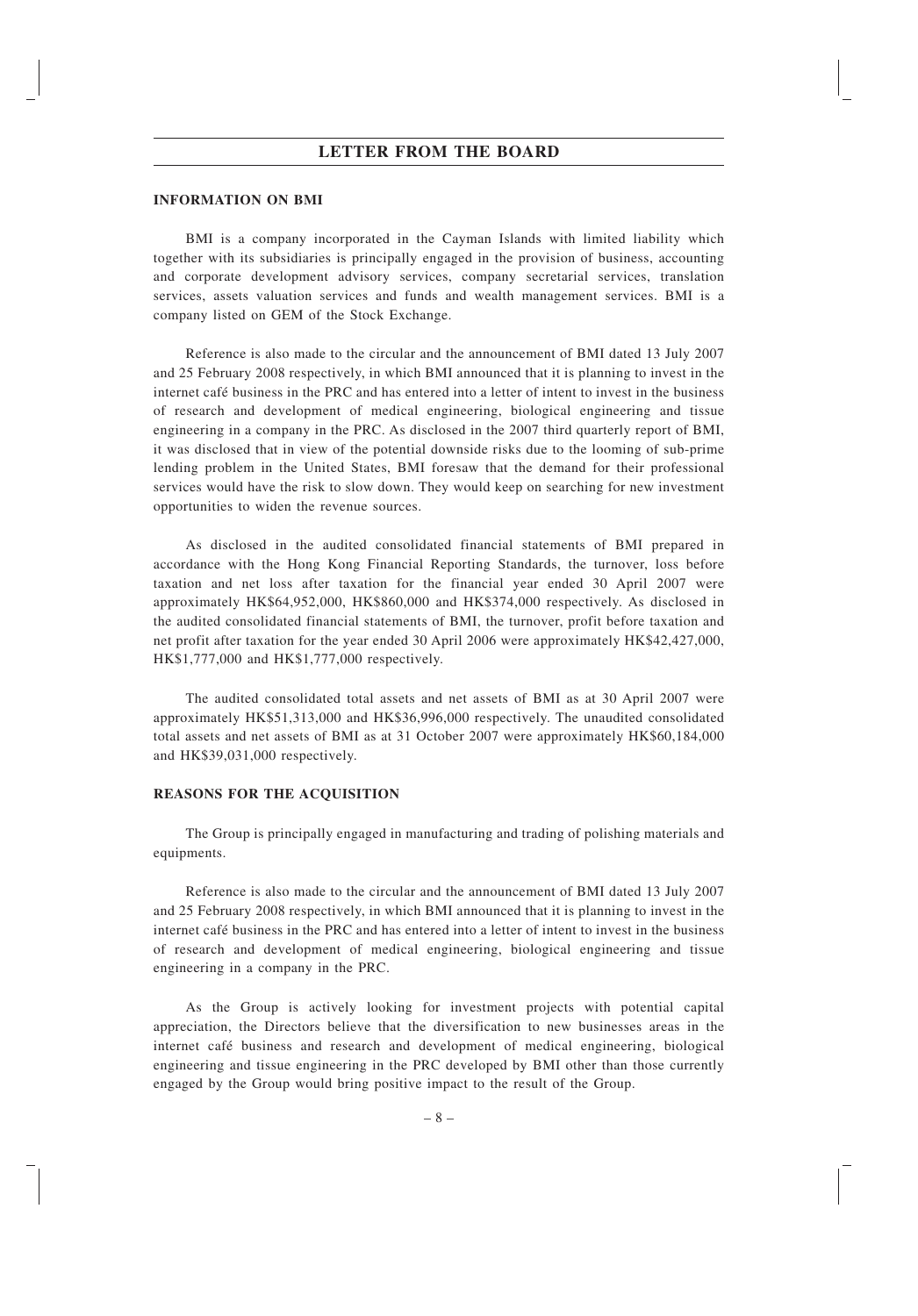In addition, the Consideration represents a 25.38% discount to the market value of the Sale Shares as at 21 May 2008.

The Group intends to hold the Sale Shares as long term investment and recorded as available-for-sale investments under non-current assets in the accounts of the Group. As the BMI Shares are listed on the GEM of the Stock Exchange, the Group is able to realise the investments in the Sale Shares in the open market, which represent an efficient mean for the realisation of the investments in the Sale Shares.

Although the Company will only hold approximately 27.10% of shareholdings in BMI immediately upon Completion of the Acquisition, the Directors consider that the value of the Sale Shares will steadily grow in parallel with the development of the new businesses of BMI in future.

In view of the growth potentials of BMI, the Directors (including the independent non-executive Directors) consider that the terms and conditions of the Acquisition, are fair and reasonable and are in the interests of the Company and the Shareholders as a whole.

#### **FINANCIAL EFFECT OF THE ACQUISITION**

Immediately after the Acquisition, the net asset value of the Group would remain materially unchanged as the increase in non-current assets as a result of the Acquisition would be offset by the corresponding decrease in the current assets as a result of the decrease in bank balances and cash. There is no other significant effect to the earnings and liabilities of the Group immediately after the Acquisition.

#### **LISTING RULES IMPLICATION**

The Acquisition constitutes a discloseable transaction on the part of the Company under Chapter 14 of the Listing Rules.

#### **ADDITIONAL INFORMATION**

Your attention is also drawn to the additional information set out in the appendix to this circular.

> Yours faithfully, On behalf of the Board **PME Group Limited Cheng Kwok Woo** *Chairman*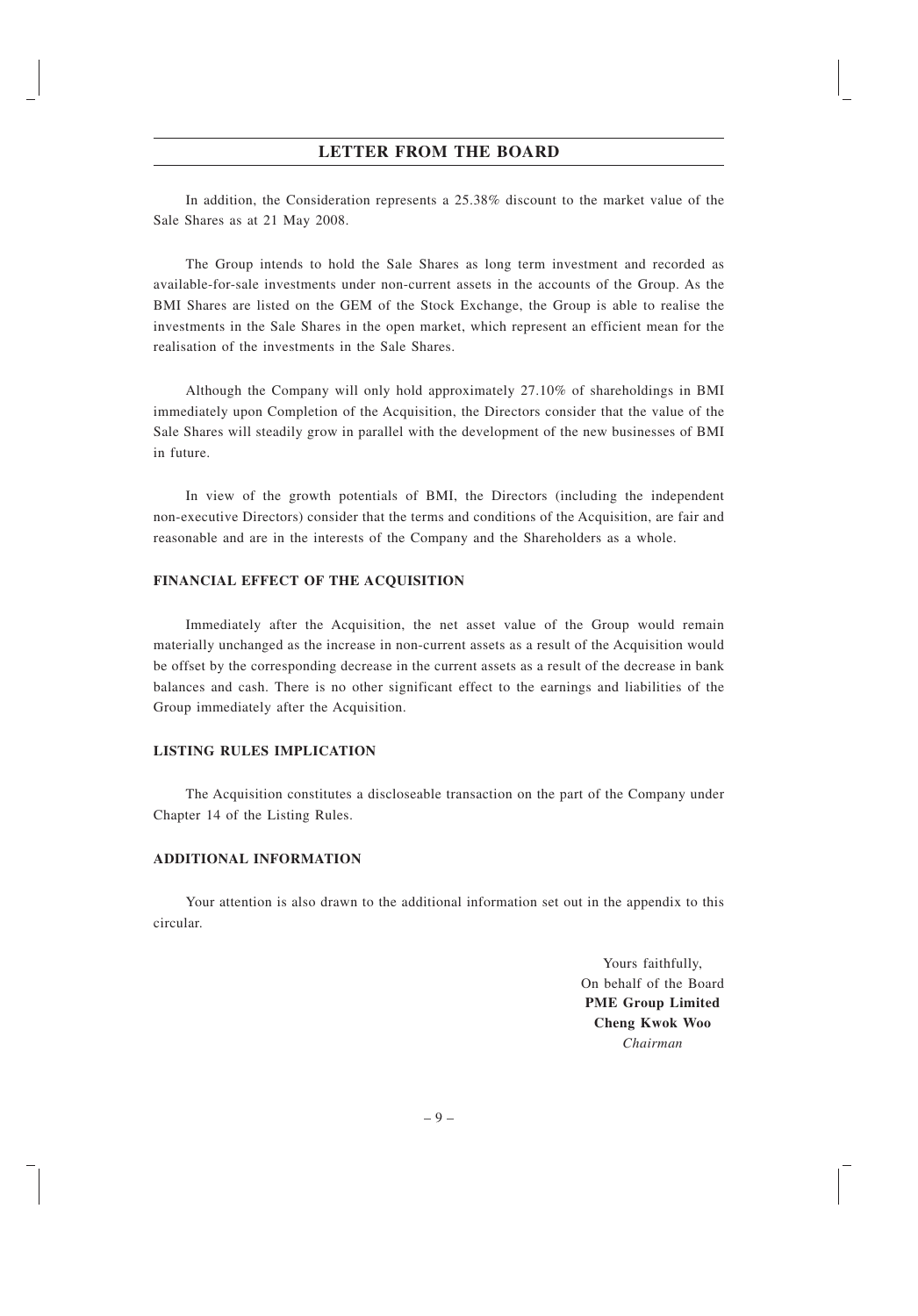#### **1. RESPONSIBILITY STATEMENT**

This document includes particulars given in compliance with the Listing Rules for the purpose of giving information with regard to the Group. The Directors collectively and individually accept full responsibility for the accuracy of the information contained in this document and confirm, having made all reasonable enquiries, that to the best of their knowledge and belief there are no other facts the omission of which would make any statement herein misleading.

#### **2. DISCLOSURE OF INTERESTS**

#### **(a) Director's interests and short positions in the securities of the Company and its associated corporations**

As at the Latest Practicable Date, the interests and short positions of the Directors and the chief executive of the Company in the shares, underlying shares or debentures of the Company and its associated corporations (within the meaning of Part XV of the SFO) (i) which were required to be notified to the Company and the Stock Exchange pursuant to Divisions 7 and 8 of Part XV of the SFO (including interests or short positions which they were taken or deemed to have under such provisions of the SFO); or (ii) which were required, pursuant to section 352 of the SFO, to be entered in the register referred to therein; or (iii) which were required to be notified to the Company and the Stock Exchange pursuant to the Model Code for Securities Transactions by Directors of Listed Companies contained in the Listing Rules, were as follows:

| Number or<br>attributable    |                                                | Nature of interests                      |                                                 | Approximate<br>percentage or                            |  |
|------------------------------|------------------------------------------------|------------------------------------------|-------------------------------------------------|---------------------------------------------------------|--|
| Name of Director             | number of<br>Shares held or<br>short positions | Interest of<br>controlled<br>corporation | <b>Beneficial</b><br>owner                      | attributable<br>percentage of<br>shareholding<br>$(\%)$ |  |
| Mr. Cheng Kwok<br><b>Woo</b> | 379,338,000<br>(L)                             | 318,438,000<br>(Note 1)                  | 54,400,000<br>(Note 2)<br>6,500,000<br>(Note 3) | 23.73                                                   |  |
| Mr. Cheng Kwong<br>Cheong    | 379,338,000<br>(L)                             | 318,438,000<br>(Note 1)                  | 54,400,000<br>(Note 2)<br>6,500,000<br>(Note 3) | 23.73                                                   |  |
| Ms. Yeung Sau Han<br>Agnes   | 15,000,000<br>(L)                              |                                          | 15,000,000<br>(Note 3)                          | 0.94                                                    |  |
| Ms. Chan Shui<br>Sheung Ivy  | 15,000,000<br>(L)                              |                                          | 15,000,000<br>(Note 3)                          | 0.94                                                    |  |

L: Long Position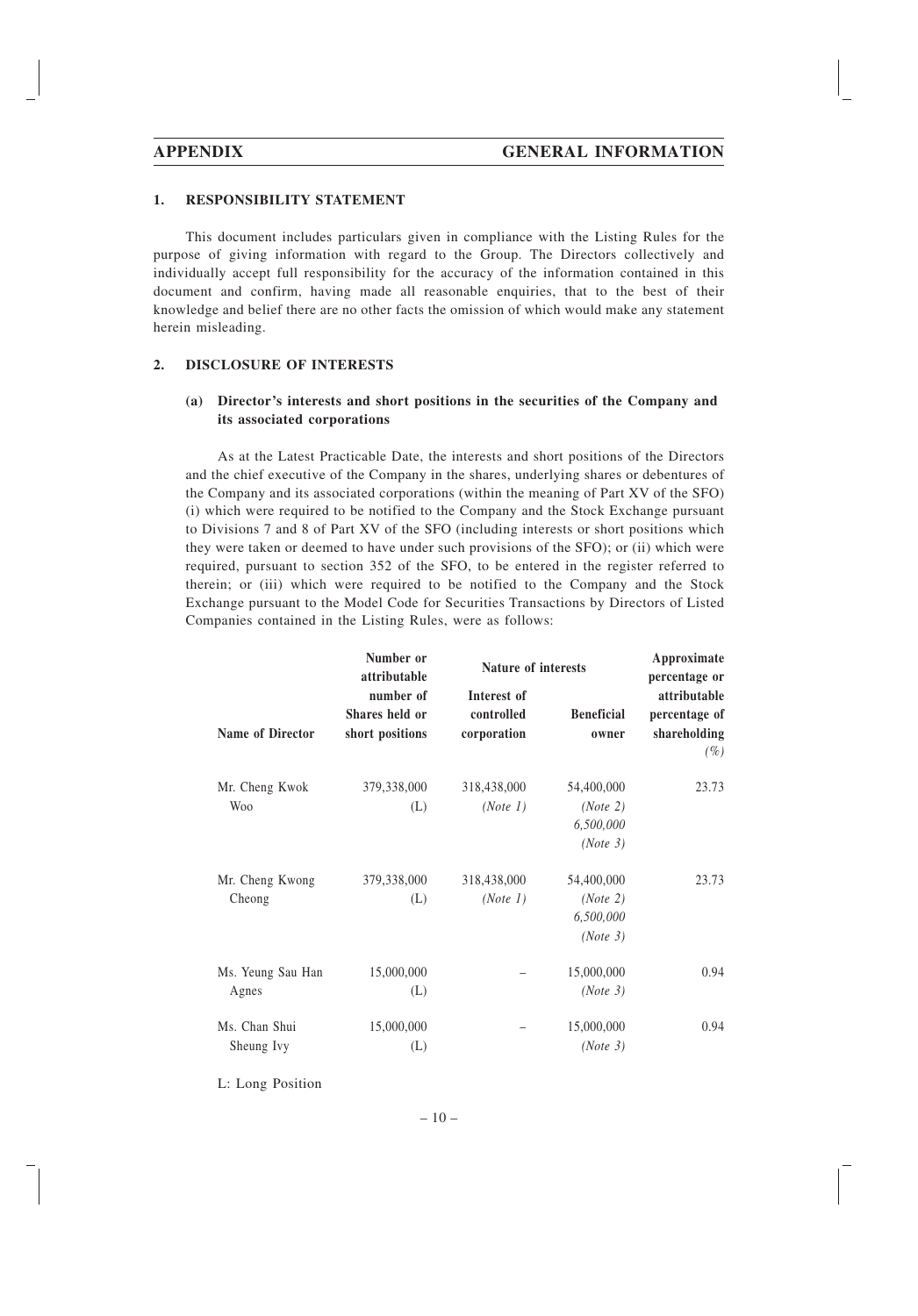*Notes:*

- 1. These Shares are held by PME Investments (BVI) Co., Ltd. ("PME Investments"), a company incorporated in the British Virgin Islands. The entire issued share capital of PME Investments is beneficially owned as to one-third by each of Mr. Cheng Kwok Woo, Mr. Cheng Kwong Cheong and Ms. Cheng Wai Ying.
- 2. Each of Mr. Cheng Kwok Woo and Mr. Cheng Kwong Cheong personally holds 54,400,000 Shares.
- 3. The interests in Shares represent the Shares to be allotted and issued upon the exercise of the share options granted to Mr. Cheng Kwok Woo, Mr. Cheng Kwong Cheong, Ms. Yeung Sau Han Agnes and Ms Chan Shui Sheung Ivy under the share option scheme of the Company respectively.

Save as disclosed above, as at the Latest Practicable Date, none of the Directors nor the chief executive of the Company had or was deemed to have any interests or short positions in the shares, underlying shares or debentures of the Company and its associated corporations (within the meaning of Part XV of the SFO) (i) which were required to be notified to the Company and the Stock Exchange pursuant to Divisions 7 and 8 of Part XV of the SFO (including interests or short positions which they were taken or deemed to have under such provisions of the SFO); or (ii) which were required, pursuant to section 352 of the SFO, to be entered in the register referred to therein; or (iii) which were required to be notified to the Company and the Stock Exchange pursuant to the Model Code for Securities Transactions by Directors of Listed Companies contained in the Listing Rules.

#### **(b) Persons who have an interest or short position which is discloseable under Divisions 2 and 3 of Part XV of the SFO and substantial Shareholders**

So far as is known to the Directors and the chief executive of the Company, as at the Latest Practicable Date, the following persons (not being Directors or chief executive of the Company) had, or were deemed to have, interests or short positions in the Shares or underlying Shares which would fall to be disclosed to the Company and the Stock Exchange under the provisions of Divisions 2 and 3 of Part XV of the SFO, or who was directly or indirectly interested in 10% or more of the nominal value of any class of share capital carrying rights to vote in all circumstances at general meetings of any member of the Group:

|                        | Number or<br>attributable<br>number of<br>Shares held or |                                     | Approximate<br>percentage or<br>attributable<br>percentage of |
|------------------------|----------------------------------------------------------|-------------------------------------|---------------------------------------------------------------|
| Name of Shareholder    |                                                          | short positions Nature of interests | shareholding<br>$(\%)$                                        |
| <b>PME</b> Investments | $318,438,000$ (L)<br>(Note 1)                            | Beneficial owner                    | 19.92                                                         |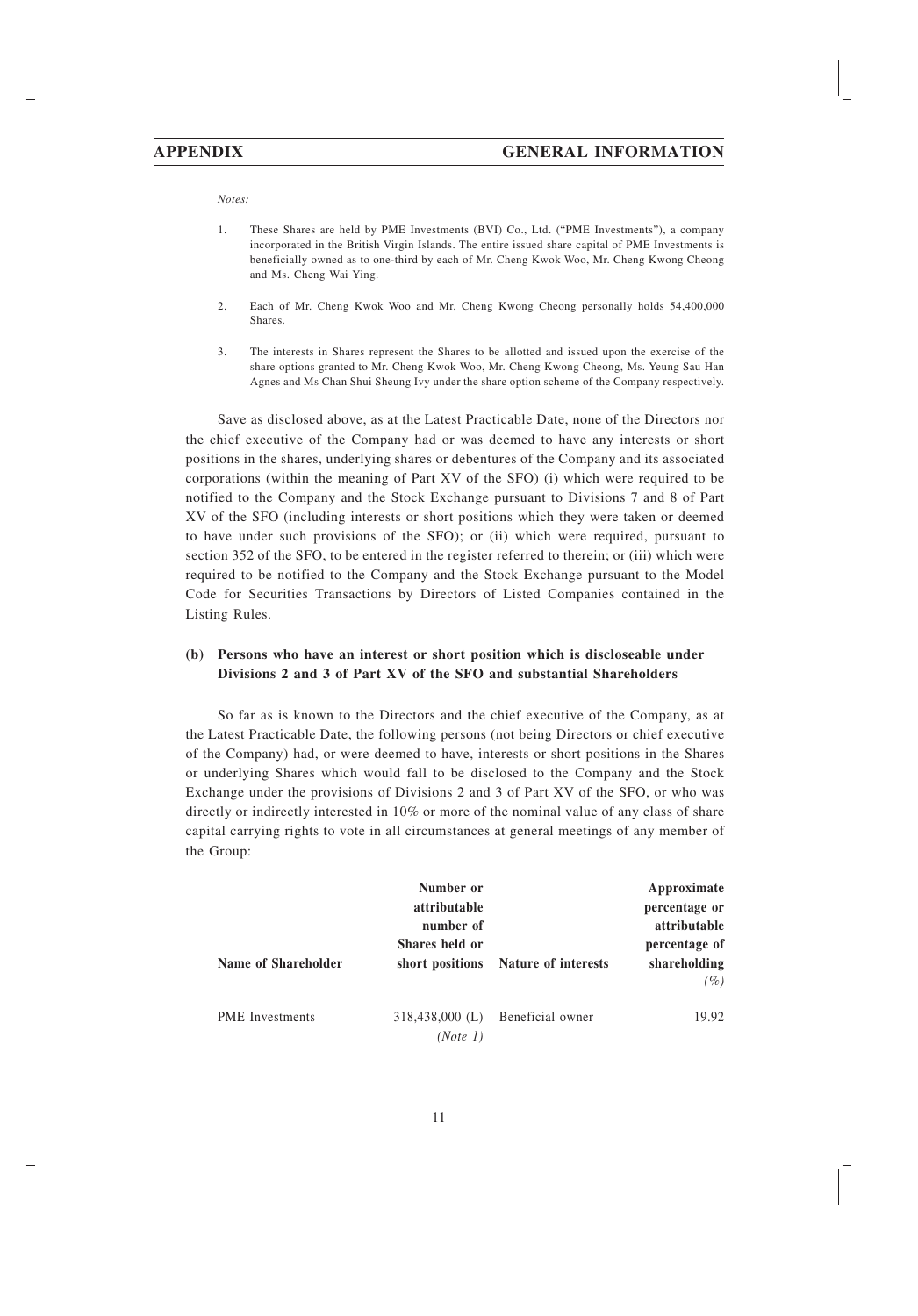| Name of Shareholder | Number or<br>attributable<br>number of<br>Shares held or | short positions Nature of interests                                                      | Approximate<br>percentage or<br>attributable<br>percentage of<br>shareholding<br>(%) |
|---------------------|----------------------------------------------------------|------------------------------------------------------------------------------------------|--------------------------------------------------------------------------------------|
| Ms. Cheng Wai Ying  | (Note 1)                                                 | 318,438,000 (L) Interest of controlled<br>corporation<br>34,400,000 (L) Beneficial owner | 22.07                                                                                |
| Ms. Tsang Sui Tuen  | (Note 2)<br>379,338,000 (L)                              | Interest of spouse                                                                       | 23.73                                                                                |
| Ms. Wan Kam Ping    | (Note 3)<br>379,338,000 (L)                              | Interest of spouse                                                                       | 23.73                                                                                |
| Mr. Cheng Yau Kuen  | (Note 4)<br>352,838,000 (L)<br>(Note 5)                  | Interest of spouse                                                                       | 22.07                                                                                |

#### L: Long Position

*Notes:*

- 1. PME Investments is an investment holding company incorporated in the British Virgin Islands and its entire issued share capital is beneficially owned as to one-third by each of Mr. Cheng Kwok Woo, Mr. Cheng Kwong Cheong and Ms. Cheng Wai Ying.
- 2. Ms. Cheng Wai Ying personally holds 34,400,000 Shares.
- 3. Ms. Tsang Sui Tuen is the spouse of Mr. Cheng Kwok Woo and is accordingly deemed to have interests in the Shares that Mr. Cheng Kwok Woo has interests in.
- 4. Ms. Wan Kam Ping is the spouse of Mr. Cheng Kwong Choeng and is accordingly deemed to have interests in the Shares that Mr. Cheng Kwong Cheong has interests in.
- 5. Mr. Cheng Yau Kuen is the spouse of Ms. Cheng Wai Ying and is accordingly deemed to have interests in the Shares that Ms. Cheng Wai Ying has interests in.

Save as disclosed above, as at the Latest Practicable Date, the Directors and the chief executive of the Company were not aware of any other person (other than the Directors and the chief executive of the Company) who had, or was deemed to have, interests or short positions in the Shares or underlying Shares, which would fall to be disclosed to the Company and the Stock Exchange under the provisions of Divisions 2 and 3 of Part XV of the SFO, or who was directly or indirectly interested in 10% or more of the nominal value of any class of share capital carrying rights to vote in all circumstances at general meetings of any member of the Group.